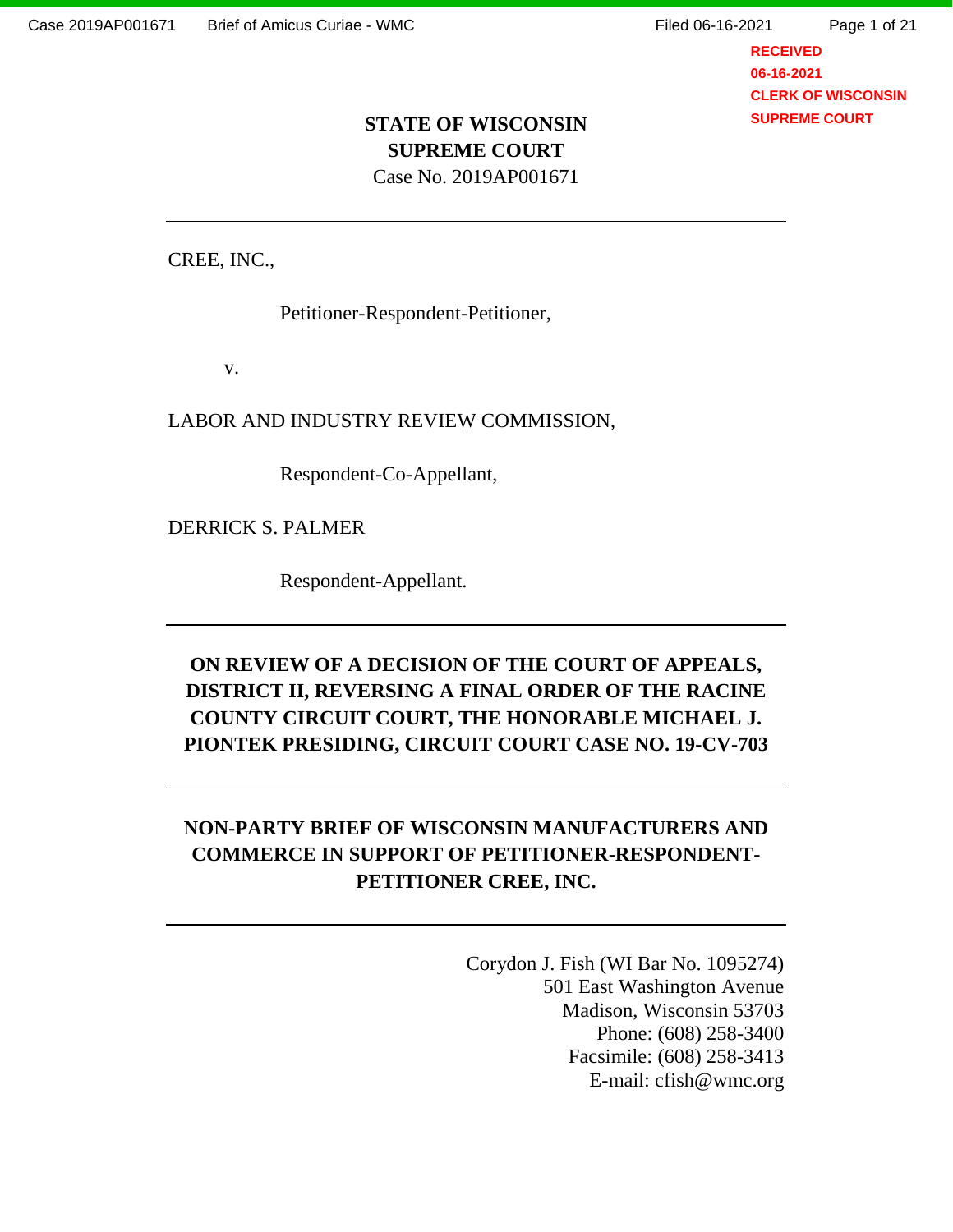## **TABLE OF CONTENTS**

<span id="page-1-0"></span>

| Page                                                                                                                                                                                                               |
|--------------------------------------------------------------------------------------------------------------------------------------------------------------------------------------------------------------------|
|                                                                                                                                                                                                                    |
|                                                                                                                                                                                                                    |
|                                                                                                                                                                                                                    |
|                                                                                                                                                                                                                    |
| I. This Court should reject the dichotomy created by LIRC where it<br>ignores this Court's precedent and subjects employers to a heightened<br>standard when screening job applicants who have committed crimes    |
| A. This Court has long stated that the substantial relationship test is<br>meant to be practical and easy to comply with, not a fact-intensive                                                                     |
| B. LIRC and the court of appeals have twisted this Court's precedent,<br>requiring employers to meet a heightened standard when applying<br>the substantial relationship test to cases in the "domestic context.". |
| C. Cree satisfied the substantial relationship test as expounded by this                                                                                                                                           |
| II. LIRC's heightened test creates a significant burden on employers<br>looking to comply with Wisconsin's Fair Employment Law.  9                                                                                 |
| A. LIRC's heightened test makes employers assume the very risks<br>this Court's precedent wanted to avoid burdening employers with                                                                                 |
| B. LIRC's deviation from this Court's precedent ignores social<br>science data regarding the relationship between repeated acts of<br>violence against persons and property in the home and at the                 |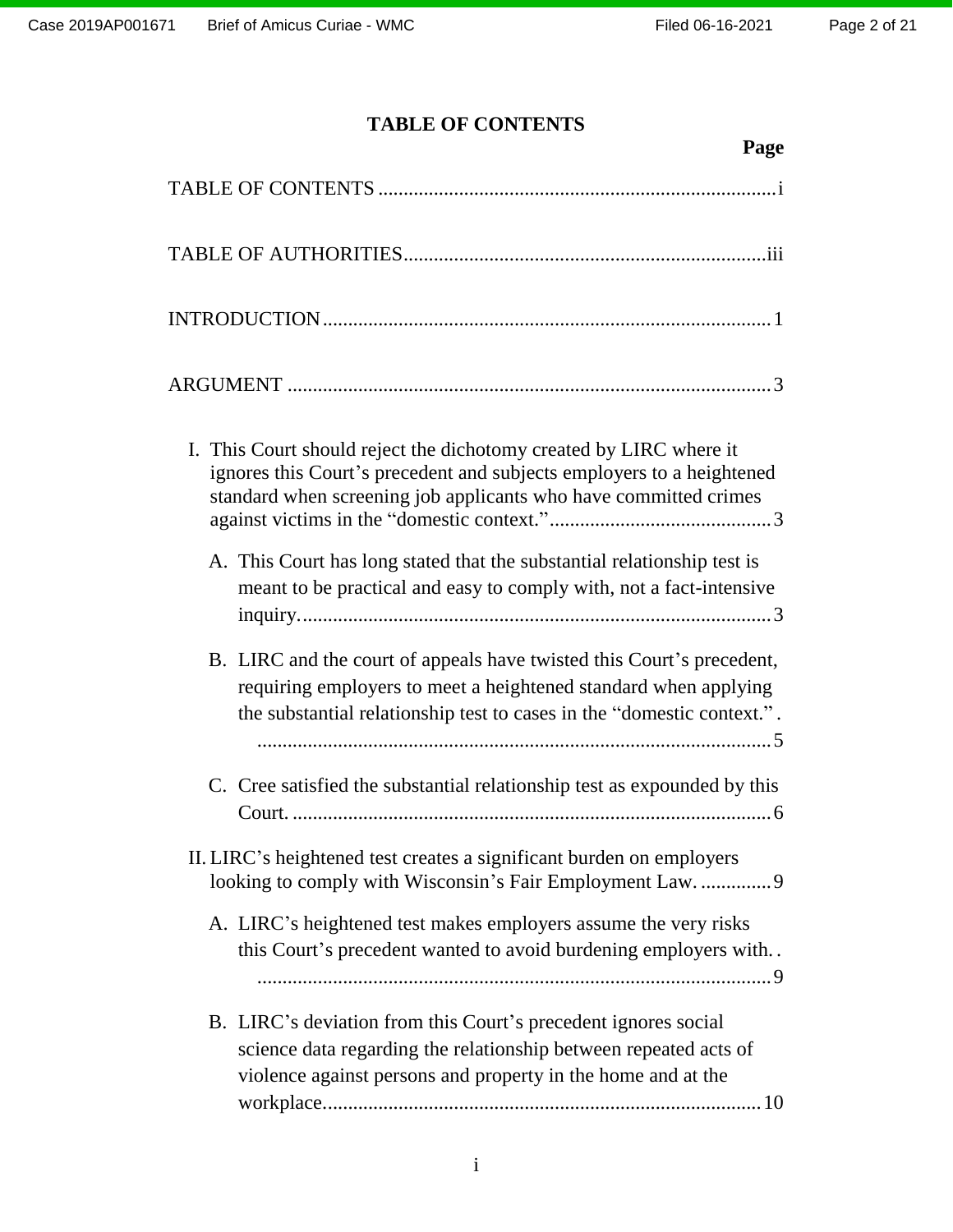<span id="page-2-0"></span>

| C. LIRC's deviation from this Court's precedent also ignores real life<br>tragedies which have occurred when perpetrators of domestic |  |
|---------------------------------------------------------------------------------------------------------------------------------------|--|
| violence have subsequently committed acts of workplace violence                                                                       |  |
|                                                                                                                                       |  |
|                                                                                                                                       |  |
|                                                                                                                                       |  |
| CERTIFICATE OF COMPLIANCE WITH RULE 809.19 (12) 16                                                                                    |  |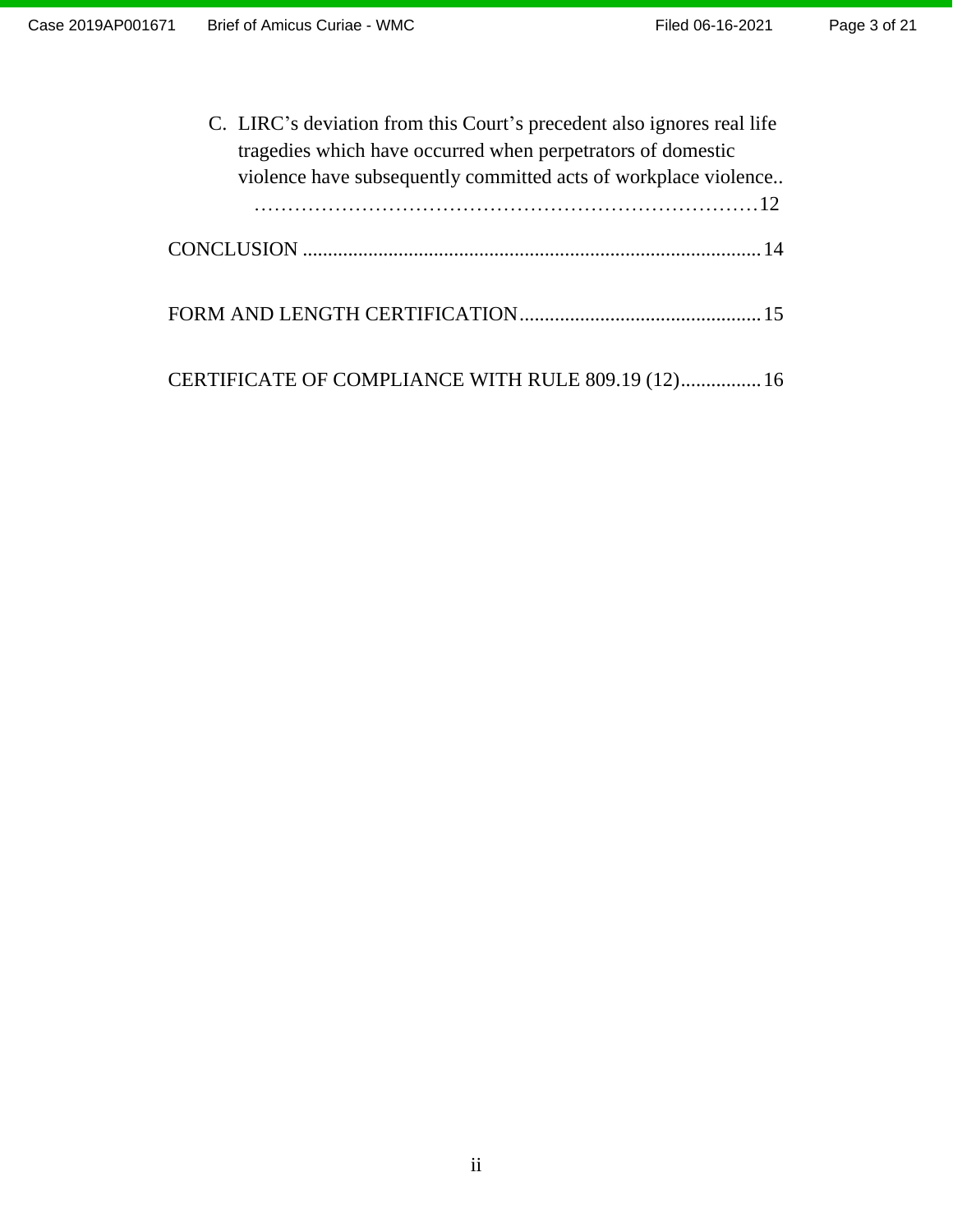## **TABLE OF AUTHORITIES**

## **Cases**

| Cty. of Milwaukee v. LIRC, 139 Wis. 2d. 805, 407 N.W.2d 908 (1987)       |
|--------------------------------------------------------------------------|
|                                                                          |
| Gibson v. Transp. Comm'n, 106 Wis. 2d 22, 315 N.W.2d 346 (Wis. 1982) 4   |
| Hoewisch v. St. Norbert's College, ERD Case No. CR200800730 (LIRC        |
| Law Enf't Standards Bd. v. Vill. of Lyndon Station, 101 Wis. 2d 472, 204 |
| McClain v. Favorite Nurses, ERD Case No. 200302482 (LIRC 04/27/05).8     |
| McKnight v. Silver Spring Health and Rehab., ERD Case No. 199903556      |
| Palmer v. Cree, Inc., ERD Case No. CR201502651 (LIRC 12/3/2018)          |
| Robertson v. Family Dollar Stores, ERD Case No. CR200400021 (LIRC        |
| Rowser v. Upper Lake Foods, ERD Case No. 200300509 (LIRC 10/29/04)6      |
| Weston v. ADM Milling Co., ERD Case No. CR200300025 (LIRC                |

## **Statutes**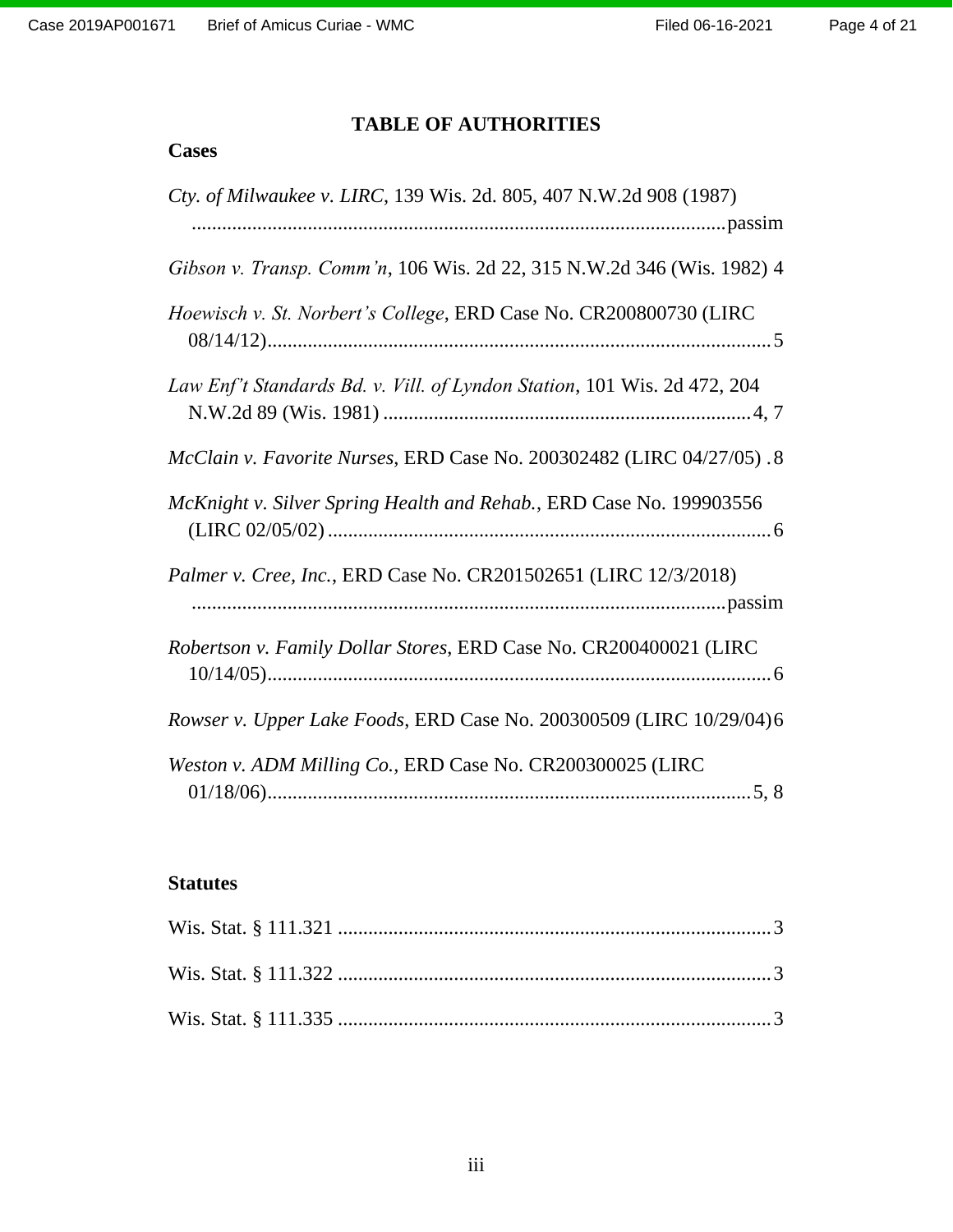### **Other Authorities**

| Caitlin Yilek, Mother of Aurora gunman who murdered five coworkers says |
|-------------------------------------------------------------------------|
| he was 'way too stressed out,' WASHINGTON EXAMINER, Feb. 15, 2019,      |
| https://www.washingtonexaminer.com/news/mother-of-aurora-gunman-        |
| who-murdered-five-coworkers-says-he-was-way-too-stressed-out 13         |

Gina Barton, Rory Linnane & Mary Spicuzza, *'We are shocked and dismayed': Family of Molson Coors shooter expresses sadness, heartache*, MILWAUKEE JOURNAL SENTINEL, Feb. 28, 2020, https://www.jsonline.com/story/news/politics/2020/02/28/milwaukeemolson-coors-shooting-gwen-moore-says-victim-old-friend/4902693002/ .................................................................................................................13

Mark Feffer, *HR's Hard Challenge: When Employees Lack Soft Skills*, SHRM.ORG, Apr. 1, 2016, https://www.shrm.org/hr-today/news/hrmagazine/0416/pages/hrs-hard-challenge-when-employees-lack-softskills.aspx ..................................................................................................8

### **Treatises**

| Julian Barling, THE PREDICTION, EXPERIENCE, AND                    |  |
|--------------------------------------------------------------------|--|
| CONSEQUENCES OF WORKPLACE VIOLENCE, VIOLENCE ON                    |  |
| THE JOB: IDENTIFYING RISKS AND DEVELOPING SOLUTIONS,               |  |
| 34 (G. R. VandenBos & E. Q. Bulatao, 1996), American Psychological |  |
|                                                                    |  |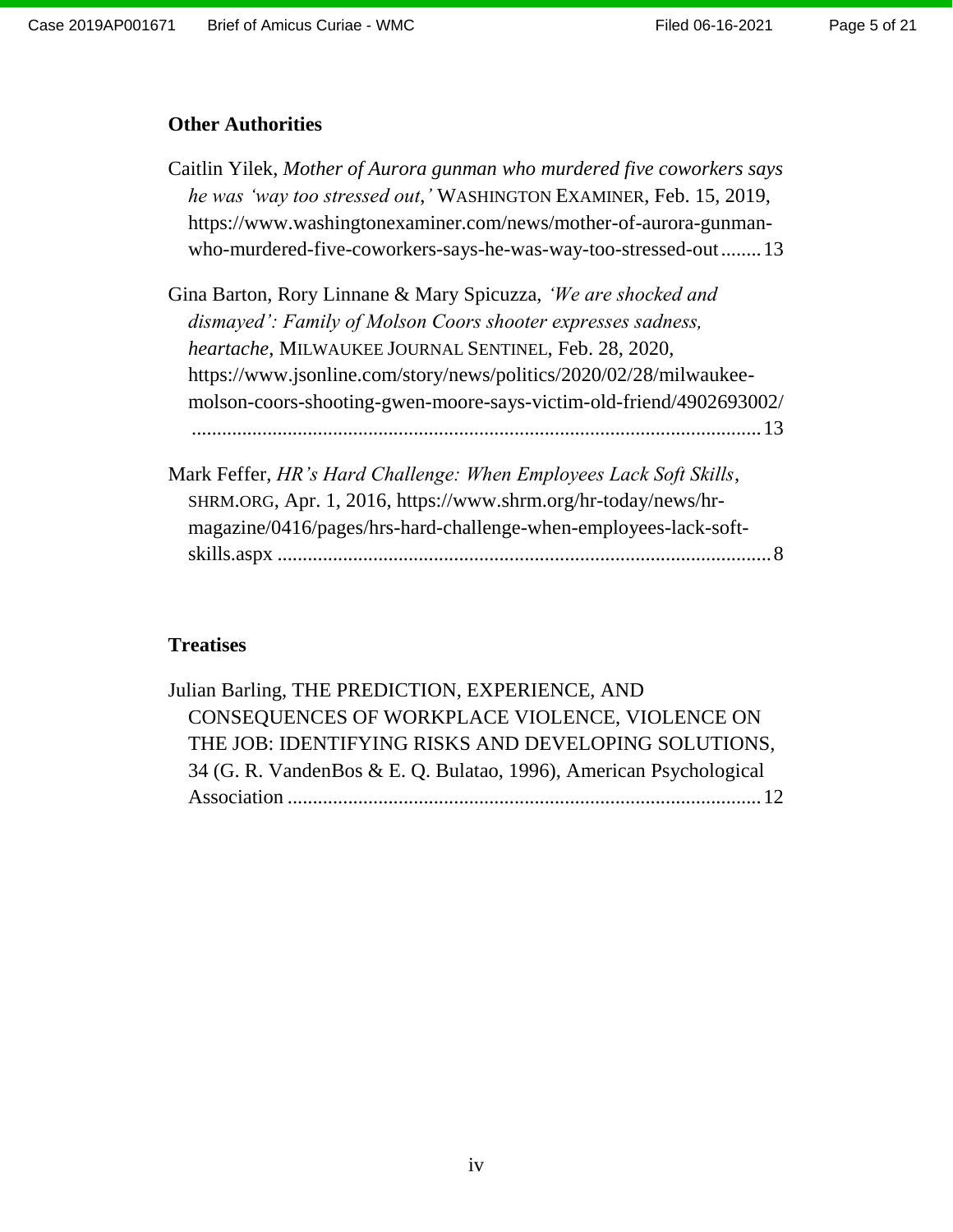#### **INTRODUCTION**

<span id="page-5-0"></span>This case revolves around the Labor and Industry Review Commission (LIRC), and subsequently the court of appeals, misapplying the substantial relationship test in an instance where an employer, Cree, withdrew a conditional offer of employment when it came to light the applicant, Mr. Palmer, had a conviction history of physical violence, sexual violence, and property damage. LIRC, and the court of appeals, deviated from this Court's precedent to find that these violent crimes did not substantially relate to the job Mr. Palmer applied for because he was physically and sexually violent only to past domestic partners and therefore was unlikely to commit similar crimes in the workplace.

LIRC's and the court of appeals' decisions in this case add to the uncertainty and confusion surrounding how an employer can appropriately apply the substantial relationship test under Wisconsin's Fair Employment Act (WFEA). LIRC created this confusion because it manufactured a dichotomy between how it applies the substantial relationship test based on the type of criminal conviction history the ex-offender job applicant has. When an employer refuses to hire an ex-offender convicted of crimes committed in the "domestic context"—such as Mr. Palmer—LIRC applies a heightened version of the test requiring an employer to show there was an "unacceptably high risk of recidivism" for a particular employee and conducts a detailed factual analysis, directly contrary to this Court's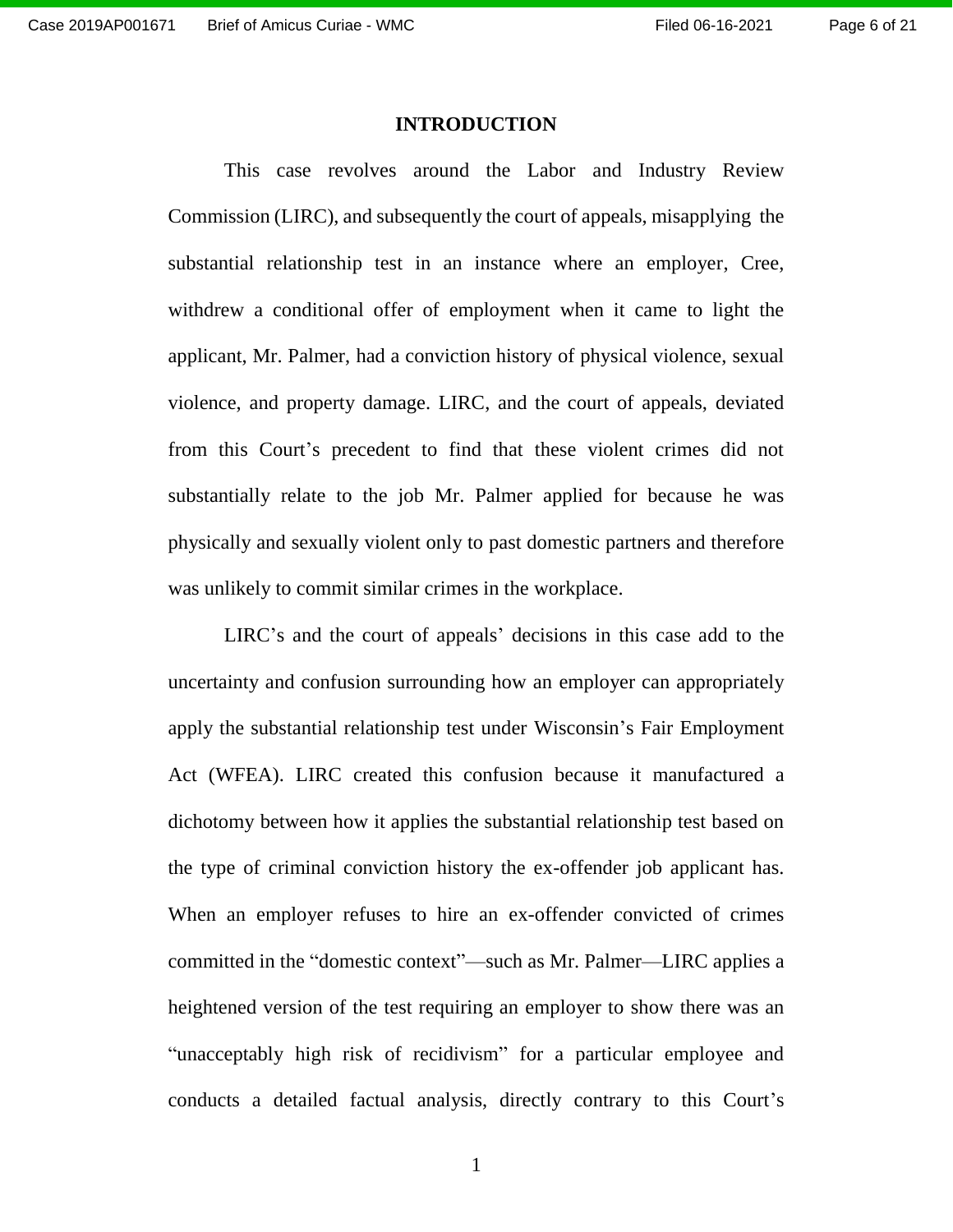precedent. In practice, LIRC has found that crimes of domestic violence are all but never substantially related to any employment (contrary the undisputed evidence in this case, as well as social science and real life experience). In all other instances, LIRC follows this Court's precedent. The potential consequences of allowing this heightened test to stand are stark; it puts the safety of an employer's employees, customers, guests, and property at risk.

As Wisconsin's chamber of commerce and manufacturers association, Wisconsin Manufacturers and Commerce recognizes that maintaining the principles of certainty and practicality surrounding the substantial relationship test is vital to employers. If LIRC's heightened substantial relationship test remains, it will damage Wisconsin's business climate, paralyze employers' ability to make effective hiring decisions, and create real safety concerns in the workplace. This Court should reverse LIRC and dismiss Palmer's complaint in its entirety.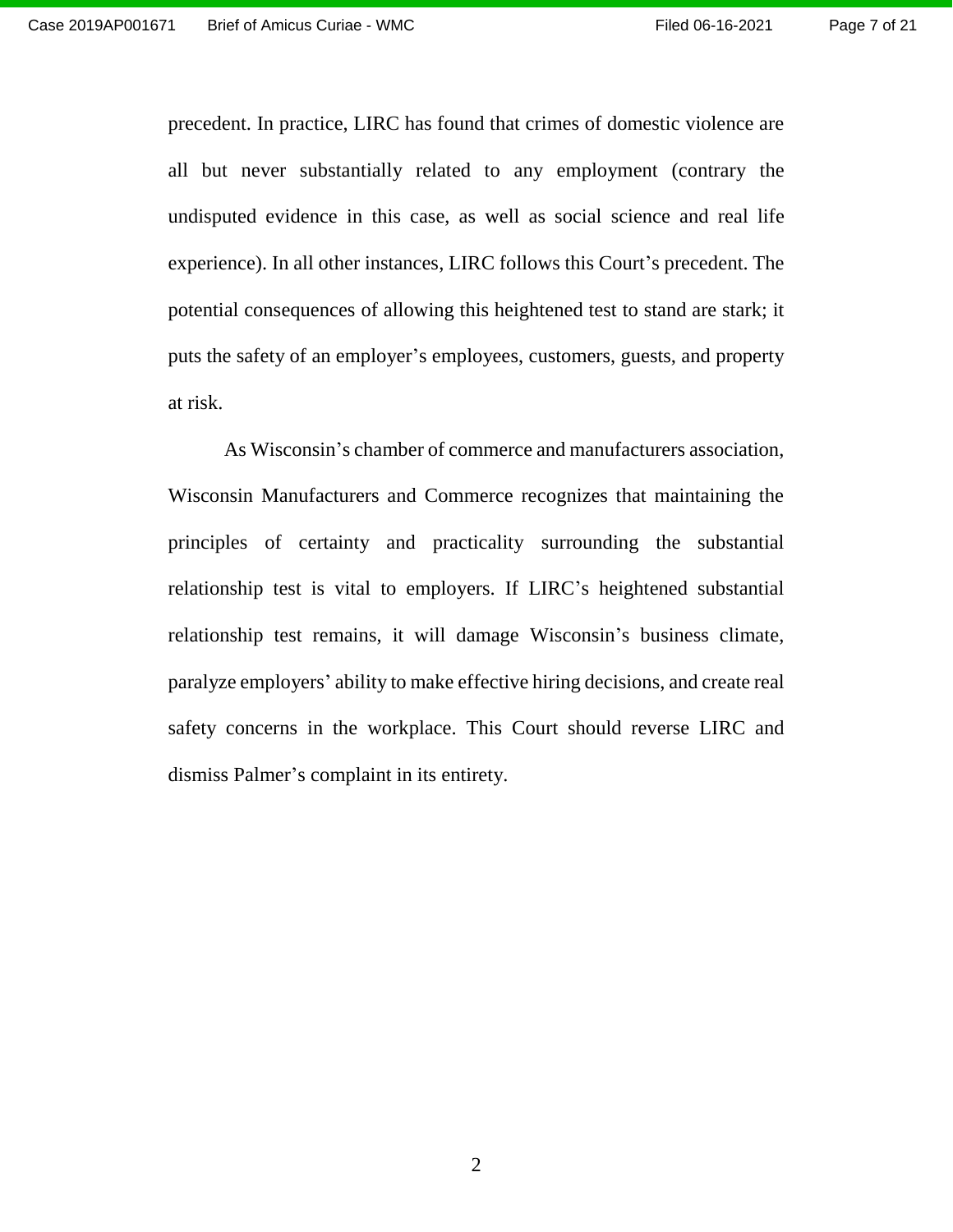#### **ARGUMENT**

<span id="page-7-1"></span><span id="page-7-0"></span>**I. This Court should reject the dichotomy created by LIRC where it ignores this Court's precedent and subjects employers to a heightened standard when screening job applicants who have committed crimes against victims in the "domestic context."**

LIRC's and the court of appeals' decisions in this case conflict with this Court's precedent by creating an all but bright-line rule where criminal convictions stemming from crimes committed in the "domestic context" can never be "substantially related" to any job. LIRC's heightened test for crimes committed in the domestic context includes an in-depth *subjective* factual analysis, which creates significant uncertainty for employers trying to apply the substantial relationship test on the ground and in real-time.

## <span id="page-7-2"></span>*A. This Court has long stated that the substantial relationship test is meant to be practical and easy to comply with, not a factintensive inquiry.*

The WFEA generally prohibits employment discrimination based on conviction record. Wis. Stat.  $\S$  111.321<sup>1</sup> & 111.322. The legislature created an exemption to this general WFEA prohibition on discrimination based on conviction record: "[I]t is not employment discrimination because of conviction record to refuse to employ any individual… convicted of any felony, misdemeanor, or other offense the circumstances of which substantially relate to the circumstances of the particular job or licensed activity." Wis. Stat. § 111.335 (3)(a)(1).

<sup>&</sup>lt;sup>1</sup> All citations to the Wisconsin Statutes are current unless stated otherwise.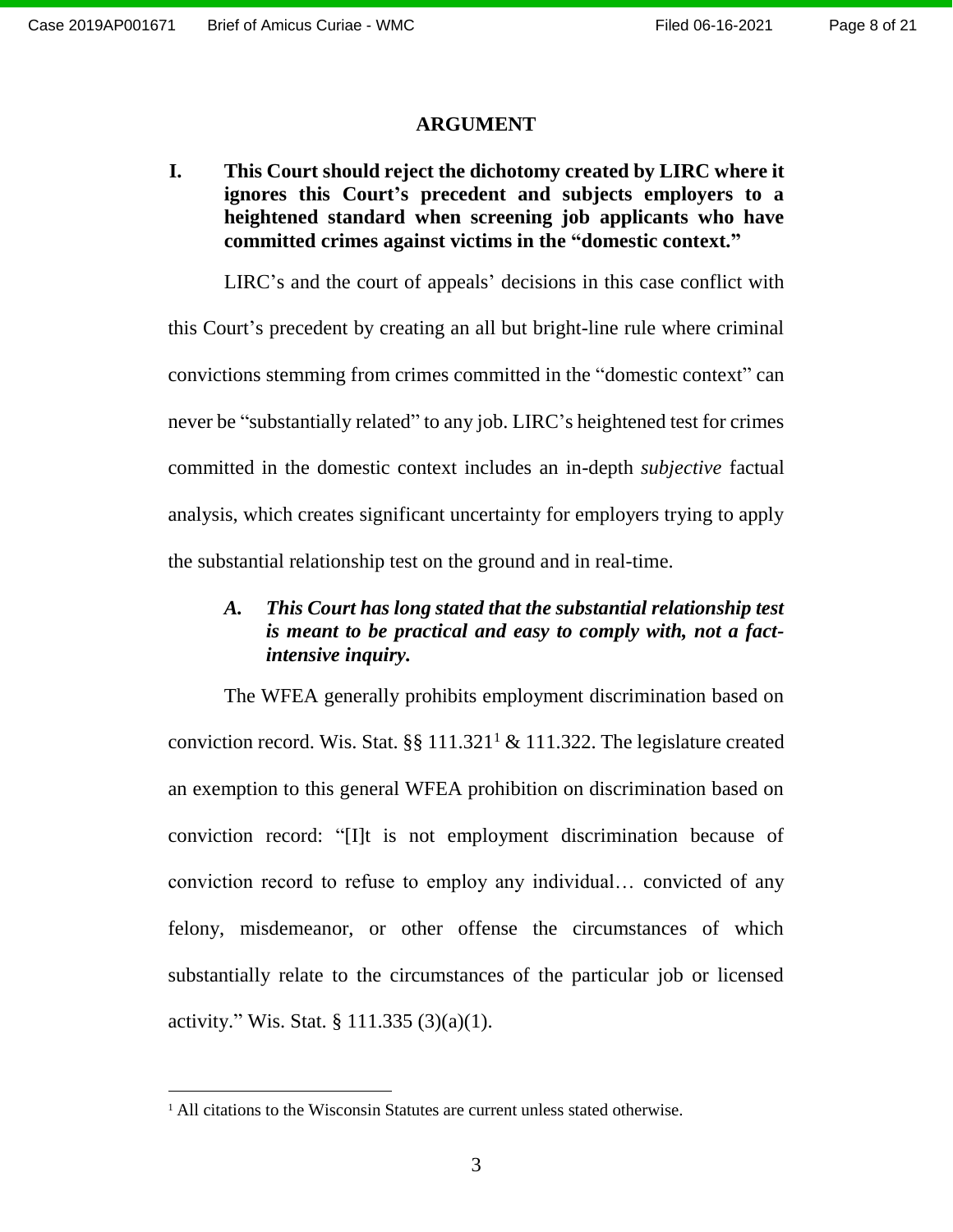This Court has interpreted this exemption as a balancing test to determine "when the risk of recidivism becomes too great to ask the citizenry to bear." *Cty. of Milwaukee v. LIRC*, 139 Wis. 2d. 805, 823, 407 N.W.2d 908 (1987). The rationale behind the exemption is to balance the rehabilitation of ex-offenders with the importance of protecting citizens from ex-offenders who are "placed in an employment situation offering temptations or opportunities for criminal activity similar to those present in the crimes for which he had been previously convicted, will commit another similar crime." *Milwaukee Cty.*, 139 Wis. 2d. at 821.

This Court has repeatedly rejected the idea that the substantial relationship test requires a fact-specific inquiry. *Id.* at 823-824; *Gibson v. Transp. Comm'n*, 106 Wis. 2d 22, 28, 315 N.W.2d 346 (Wis. 1982); *Law Enf't Standards Bd. v. Vill. of Lyndon Station*, 101 Wis. 2d 472, 492, 204 N.W.2d 89 (Wis. 1981). Rather, a court should assess "whether the tendencies and inclinations to behave a certain way in a particular context are likely to reappear later in a related context, based on the traits revealed." *Milwaukee Cty.*, 139 Wis. 2d at 823-24. The assessment should focus on the "circumstances which foster criminal activity" such as "the opportunity for criminal behavior" and "the reaction to responsibility." *Id*. at 824. Examining the elements of the offenses the ex-offender is convicted of "help[s] to elucidate the circumstances of the offense." *Id*. at 826.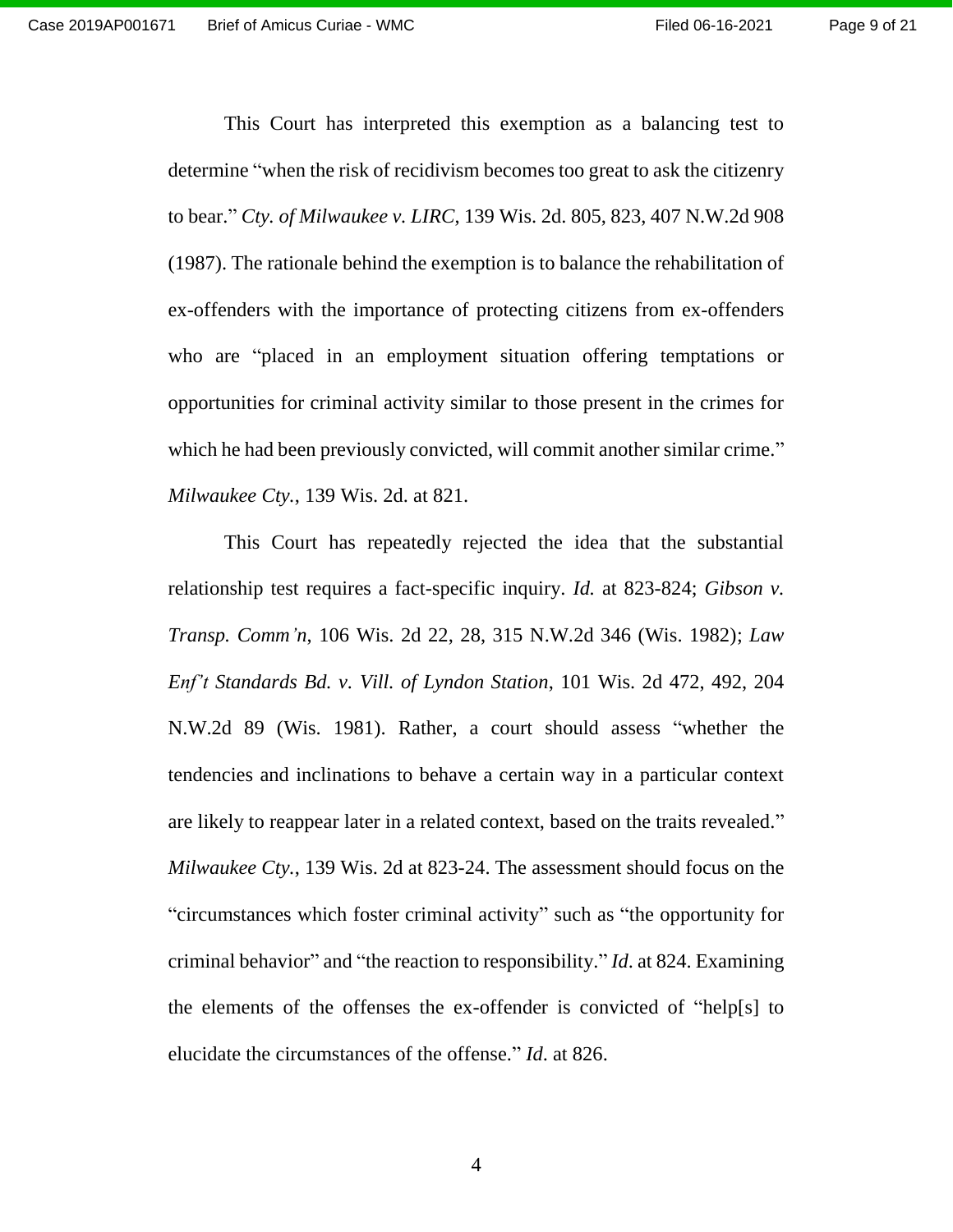<span id="page-9-0"></span>*B. LIRC and the court of appeals have twisted this Court's precedent, requiring employers to meet a heightened standard when applying the substantial relationship test to cases in the "domestic context."*

Contrary to this Court's decision in *Milwaukee Cty.*, in numerous cases LIRC has deviated from the substantial relationship test and engaged in a detailed, and subjective, inquiry into the facts of the offense and job when applicants have committed crimes in the "domestic context." Here LIRC's opinion once again, and not-so-subtly, changed the standard in domestic violence cases from "when the circumstances, of the offense and the particular job, are substantially related," then "the risk becomes too great to ask the citizenry to bear," to "a finding of a substantial relationship requires a conclusion that a specific job provides an *unacceptably high risk* of recidivism for a particular employee." *Milwaukee Cty.*, 139 Wis. 2d at 823; *Palmer v. Cree, Inc.*, p. 7, ERD Case No. CR201502651 (LIRC 12/3/2018) (emphasis ours).

This inconsistent application of the substantial relationship test has led to two worlds. One, where LIRC follows this Court's precedent and agrees that the substantial relationship test can still be met when an exoffender has criminal convictions outside the employment context. *See*, *e.g.*, *Weston v. ADM Milling Co.,* ERD Case No. CR200300025 (LIRC 01/18/06); *Hoewisch v. St. Norbert's College*, ERD Case No. CR200800730 (LIRC 08/14/12). The second, where LIRC engages in detailed factual analyses of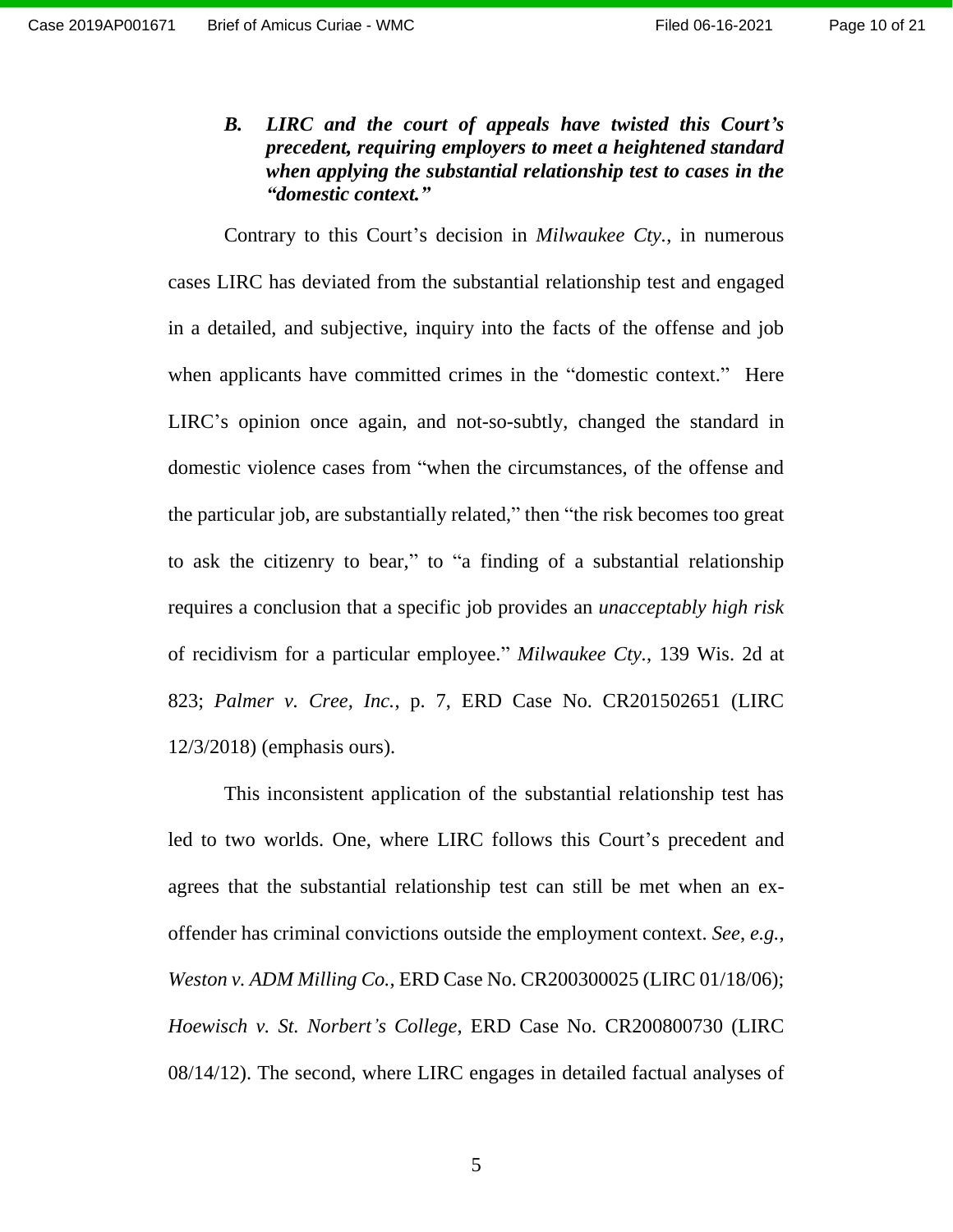the context surrounding the conviction, makes the employer meet a heightened standard, and creates an all but bright-line rule where an employer can never satisfy the substantial relationship test when an applicant is convicted of the same type of offenses, but they occurred in a domestic setting. *See, e.g.*, *Robertson v. Family Dollar Stores*, ERD Case No. CR200400021 (LIRC 10/14/05); *Rowser v. Upper Lake Foods*, ERD Case No. 200300509 (LIRC 10/29/04); *McKnight v. Silver Spring Health and Rehab.*, ERD Case No. 199903556 (LIRC 02/05/02). This Court should reject LIRC's view that the offenses involving sexual violence, physical violence, and destruction of property—if they happen in the home against domestic partners—cannot satisfy the substantial relationship test.

## <span id="page-10-0"></span>*C. Cree satisfied the substantial relationship test as expounded by this Court.*

There is a substantial relationship between Mr. Palmer's criminal record, the traits his record evinces, and the circumstances of employment he sought with Cree. Most recently, Mr. Palmer was convicted of eight criminal offenses against an ex-partner including two counts of strangulation and suffocation, fourth degree sexual assault, four counts of battery, and criminal damage to property. (Cree Opening Br. 6-7). These were not isolated events. Mr. Palmer has been convicted of physically violent crimes against two other previous partners. (Cree Opening Br. 7-8).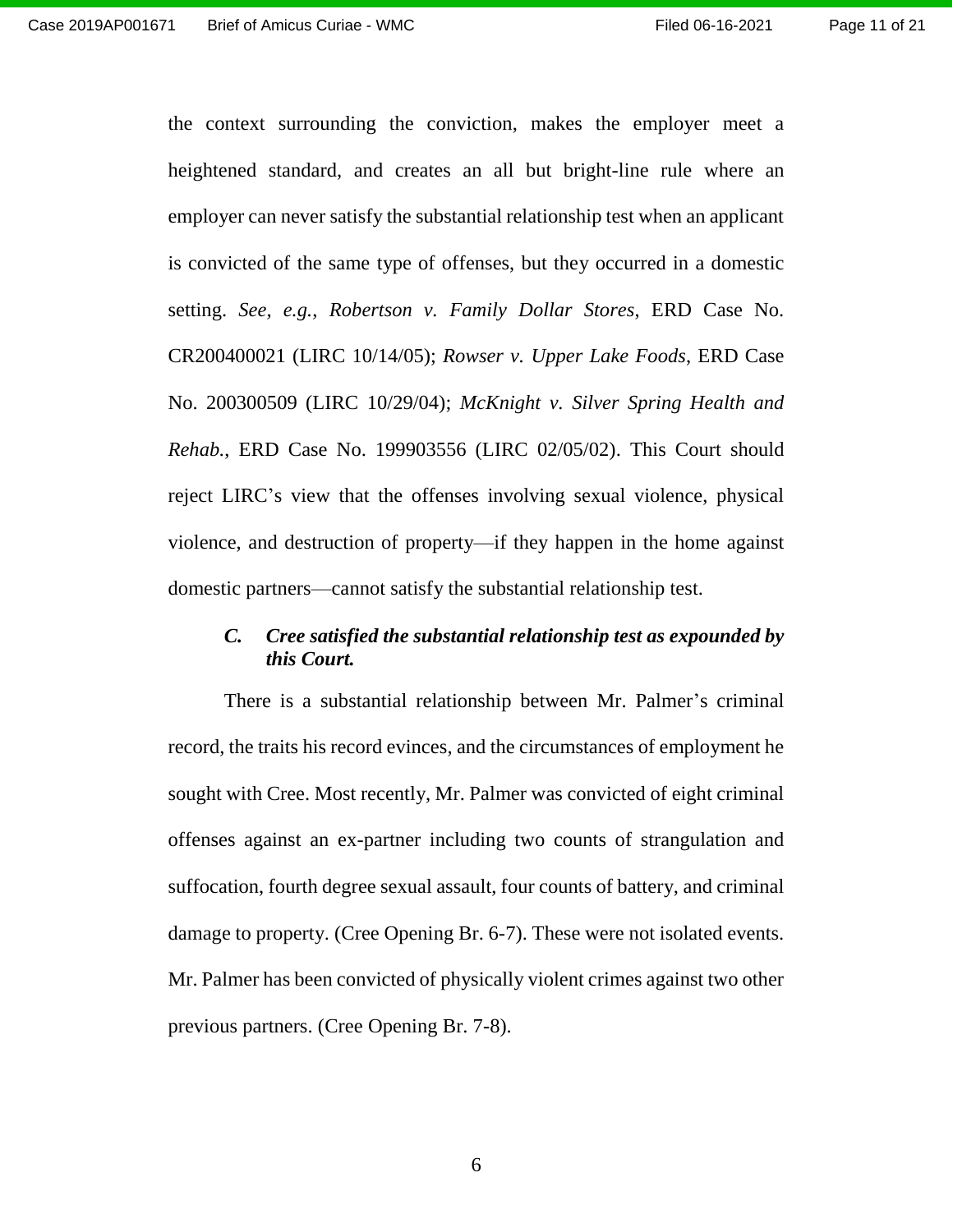Despite this conviction history, LIRC determined there was no substantial relationship between the job Mr. Palmer applied for and his convictions because his victims were past domestic partners. Instead of examining the elements of Mr. Palmer's criminal convictions or his reaction to responsibility, LIRC fixated on the fact these crimes were committed at home, at one point stating its baseless claim that when physical and sexual violence "stem from personal relationships" then "it cannot necessarily be assumed the individual is likely to engage in the same conduct with coworkers or customers…" *Palmer v. Cree, Inc.*, p. 9-13, ERD Case No. CR201502651 (LIRC 12/3/2018). The "circumstances" LIRC based its decision on are "irrelevant" to the inquiry required under the law. *Milwaukee Cty.*, 139 Wis. 2d at 824, 826; *Lyndon Station*, 101 Wis. 2d at 472. However, LIRC waved away this Court's precedent, stating: "there are circumstances where it is necessary to consider additional factual information." *Palmer*, at p. 6. LIRC's analysis represents exactly the type of in-depth factual inquiry that will paralyze employers making hiring decisions.

Instead of an in-depth factual analysis, LIRC should have examined the traits established by Mr. Palmer's conviction history. The character traits exhibited by Mr. Palmer's criminal convictions include:

o Disregard for the health and safety of others, particularly women;

- o The use of violence to achieve power, control, or to solve problems;
- o The inability to control anger, frustration, or other emotions; and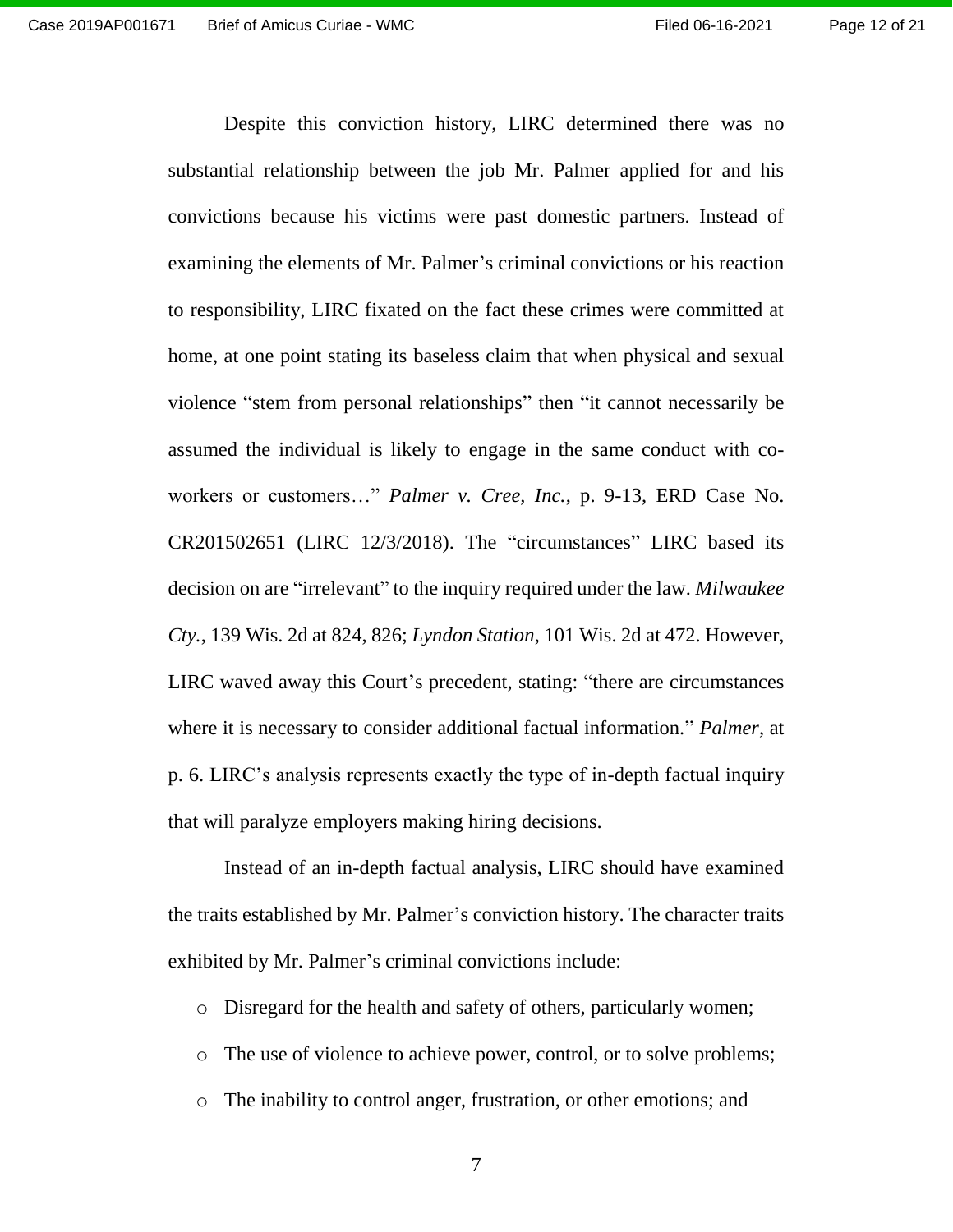$\overline{a}$ 

 $\circ$  The lack of respect for authority.<sup>2</sup>

Many employers would be deeply hesitant to hire an individual *without a criminal conviction record* who had any of these character traits because that person may lack the "soft skills"<sup>3</sup> necessary to work with others safely and productively. Yet LIRC's decision all but forces private employers to hire job applicants with a criminal conviction history that displays these character traits.

The character traits evinced by Mr. Palmer's criminal convictions, combined with the potential job as an Applications Specialist, create the circumstances for an opportunity to recidivate. Cree's witnesses testified, unrefuted, that the role Mr. Palmer applied for would have required him to work in a high stress environment under minimal supervision, with access to the entire facility where approximately half of the employees are women, and would have involved off site travel. (Cree Opening Br. at 4-5).

Under this Court's precedent, Cree's decision not to hire Mr. Palmer did not violate the WFEA. If LIRC's decision is allowed to stand, it will harm employers' ability to protect their employees and hire with certainty.

<sup>2</sup> *See* Weston v. ADM Milling Co., ERD Case No. CR200300025 (LIRC 01/18/06) (discussing traits associated with sexual assault); McClain v. Favorite Nurses, ERD Case No. 200302482 (LIRC 04/27/05) (discussing traits associated with battery).

<sup>3</sup> Mark Feffer, *HR's Hard Challenge: When Employees Lack Soft Skills*, SHRM.ORG, Apr. 1, 2016, [https://www.shrm.org/hr-today/news/hr-magazine/0416/pages/hrs-hard](https://www.shrm.org/hr-today/news/hr-magazine/0416/pages/hrs-hard-challenge-when-employees-lack-soft-skills.aspx)[challenge-when-employees-lack-soft-skills.aspx.](https://www.shrm.org/hr-today/news/hr-magazine/0416/pages/hrs-hard-challenge-when-employees-lack-soft-skills.aspx)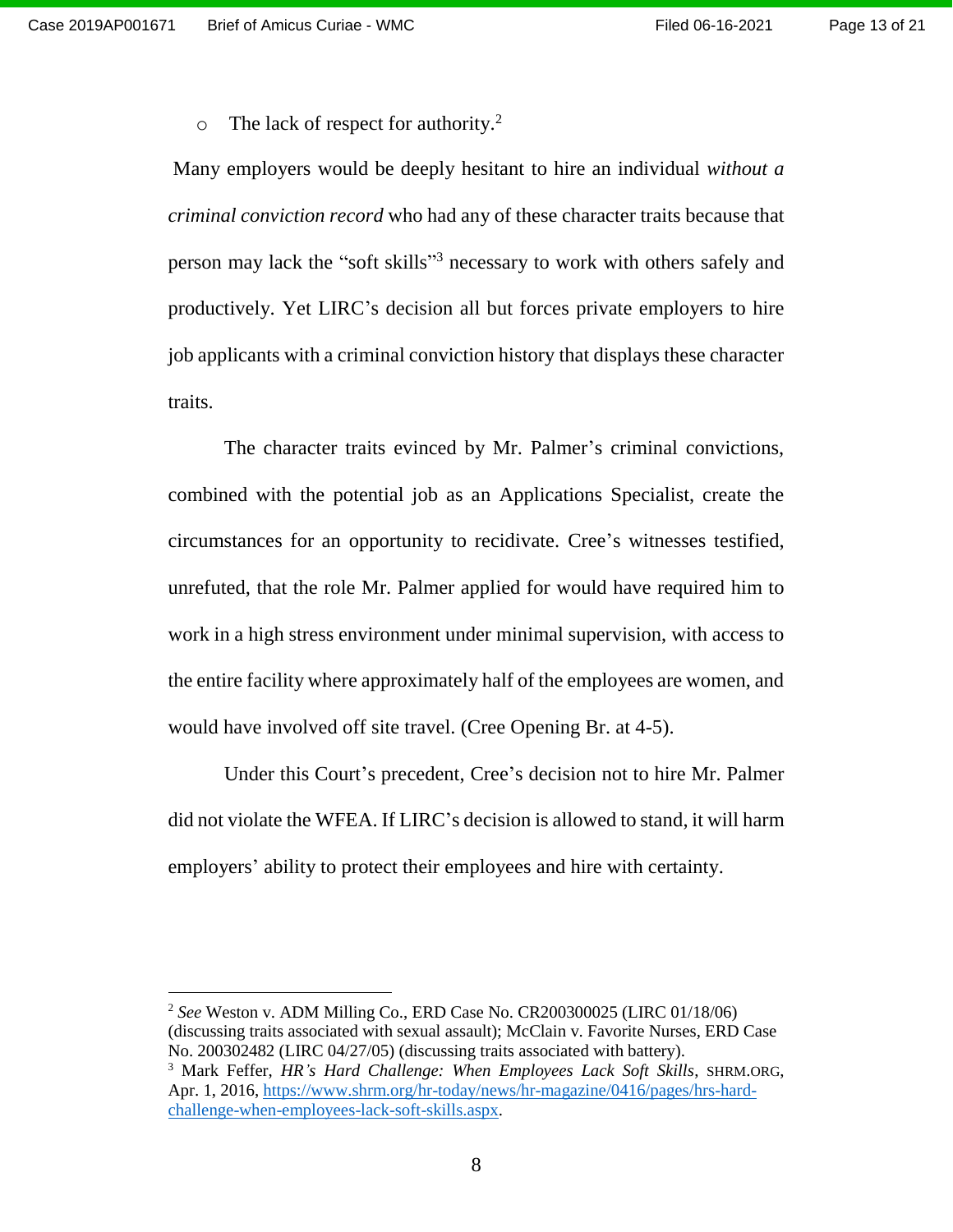### <span id="page-13-0"></span>**II. LIRC's heightened test creates a significant burden on employers looking to comply with Wisconsin's Fair Employment Law.**

The substantial relationship test needs to be applied by employers many without legal training or access to legal counsel—in real-time when making hiring decisions. In other words, the test is meant to serve the employer's purposes and allow employers to be "confident" when making employment decisions. *Milwaukee Cty.*, 139 Wis. 2d at 826. The test requires a "common sense approach" to make the test operable for employers and employees alike. *Id.* ("A full-blown factual hearing is not only unnecessary, it is impractical.") If this Court ratifies LIRC's misapplication of the substantial relationship test and its arbitrary rule that repeated acts of domestic violence cannot substantially relate to the workplace, then the certainty and practicality infused into the test will be erased.

### <span id="page-13-1"></span>*A. LIRC's heightened test makes employers assume the very risks this Court's precedent wanted to avoid burdening employers with.*

In *Milwaukee Cty.*, this Court said employers should not be forced to assume any risk of recidivism by ex-offenders "whose conviction records show them to have the 'propensity' to commit similar crimes…" *Milwaukee Cty.*, 139 Wis. 2d at 823. LIRC's misapplication of the test creates a new higher standard requiring employers to assume the risk of recidivism unless that risk is "unacceptably high." *Palmer v. Cree, Inc.*, p. 6-7, ERD Case No. CR201502651 (LIRC 12/3/2018). LIRC's heightened test is a no-win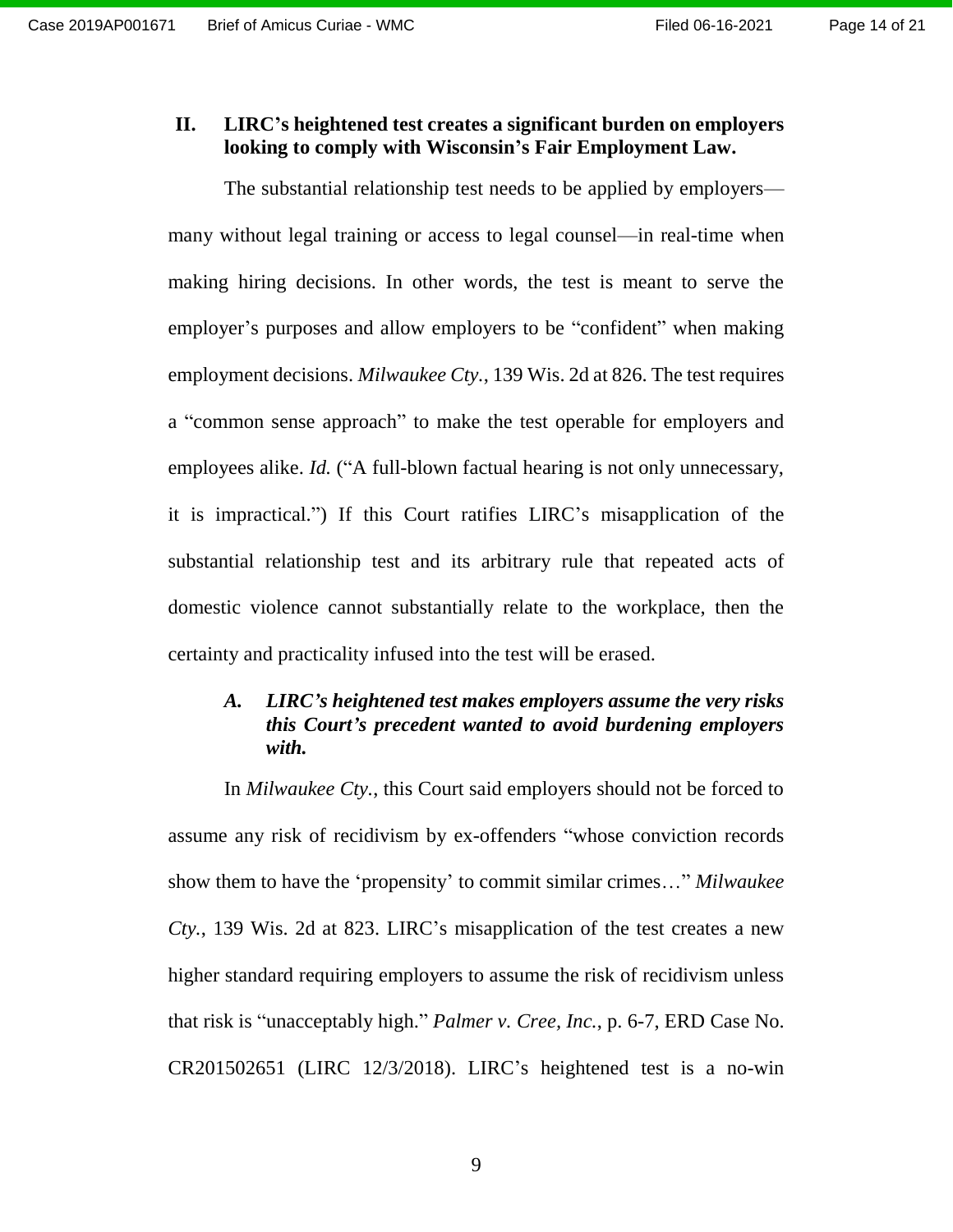situation for employers because on one hand, they risk a WFEA conviction discrimination claim if they do not hire an ex-offender, and on the other, they risk the well-being of their staff and customers, and potential legal liability, if the ex-offender recidivates. An employer juggling any or all of these concerns cannot "proceed[] in their employment decision in a confident, timely and informed way." *Milwaukee Cty.*, 319 Wis. 2d at 826.

LIRC's standard necessarily would require an individualized and detailed inquiry into the individual's offenses, hindering making employment decisions in a timely manner and increasing costs necessary to conduct the inquiry, exactly what this Court did not require. *Milwaukee Cty.,*  139 Wis. 2d. at 823-24, 827. Further, the subjectivity means that regardless of the amount of time and effort spent on an individualized assessment employers cannot be confident in the results.

## <span id="page-14-0"></span>*B. LIRC's deviation from this Court's precedent ignores social science data regarding the relationship between repeated acts of violence in the home and at the workplace.*

Cree showed during the ERD hearing that LIRC's division between domestic violence and workplace violence is arbitrary. Dr. Darald Hanusa's—a board-certified and licensed clinical social worker who specializes in treating male perpetrators of domestic violence—testimony in this case and scholarly articles show that there is a direct relationship between repeated acts of physical and sexual violence against persons and the destruction of property in the "domestic context" and the propensity to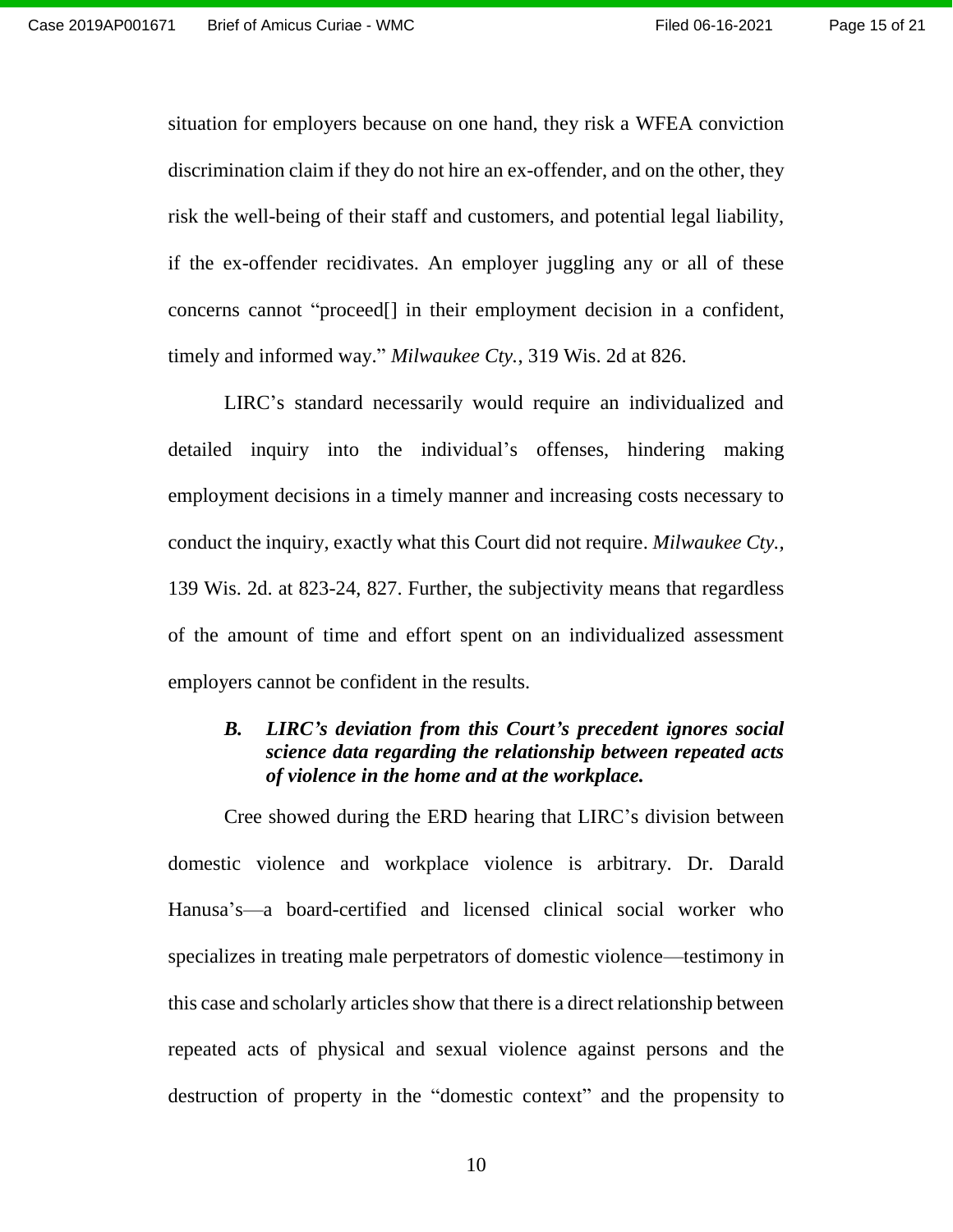commit similar acts in the workplace. LIRC's dichotomy cuts against the very "social experience" the Court indicated should be relied upon when weighing competing interests. *Milwaukee Cty.*, 139 Wis. 2d at 823.

Dr. Hanusa's unrefuted testimony explained why hiring an applicant with a conviction record that exhibits traits like the use of violence to solve problems, the inability to control anger, and the lack of respect for authority may make for a problematic employee, even if the applicant's convictions happened in the "domestic context." During his testimony, he stated there is a "direct" relationship between using violence outside the workplace and being willing to use violence at the workplace. (Tr. p. 190-91). Dr. Hanusa also noted that men with a criminal history of "extremely severe violence" like Mr. Palmer present a risk in the workplace "because they're willing to go that far to make their point." (Tr. p. 199-200). They use violence as a way to assert power and control. (Tr. p. 200) Further, past acts of violence—i.e. Mr. Palmer's conviction history—are the best predictor of future violence. (Tr. p. 202).

Mr. Palmer's attorneys take issue with Dr. Hanusa's conclusion, referencing Palmer's educational record and cherry-picking one statistic related to Palmer having completed a rehab class in prison which may make him less likely than other felons (but still a 48% chance) to re-offend. (Palmer Br. at 9-10). This is the very type of detailed individualized analysis the *Milwaukee County* Court cautioned against. LIRC's rejection of unrefuted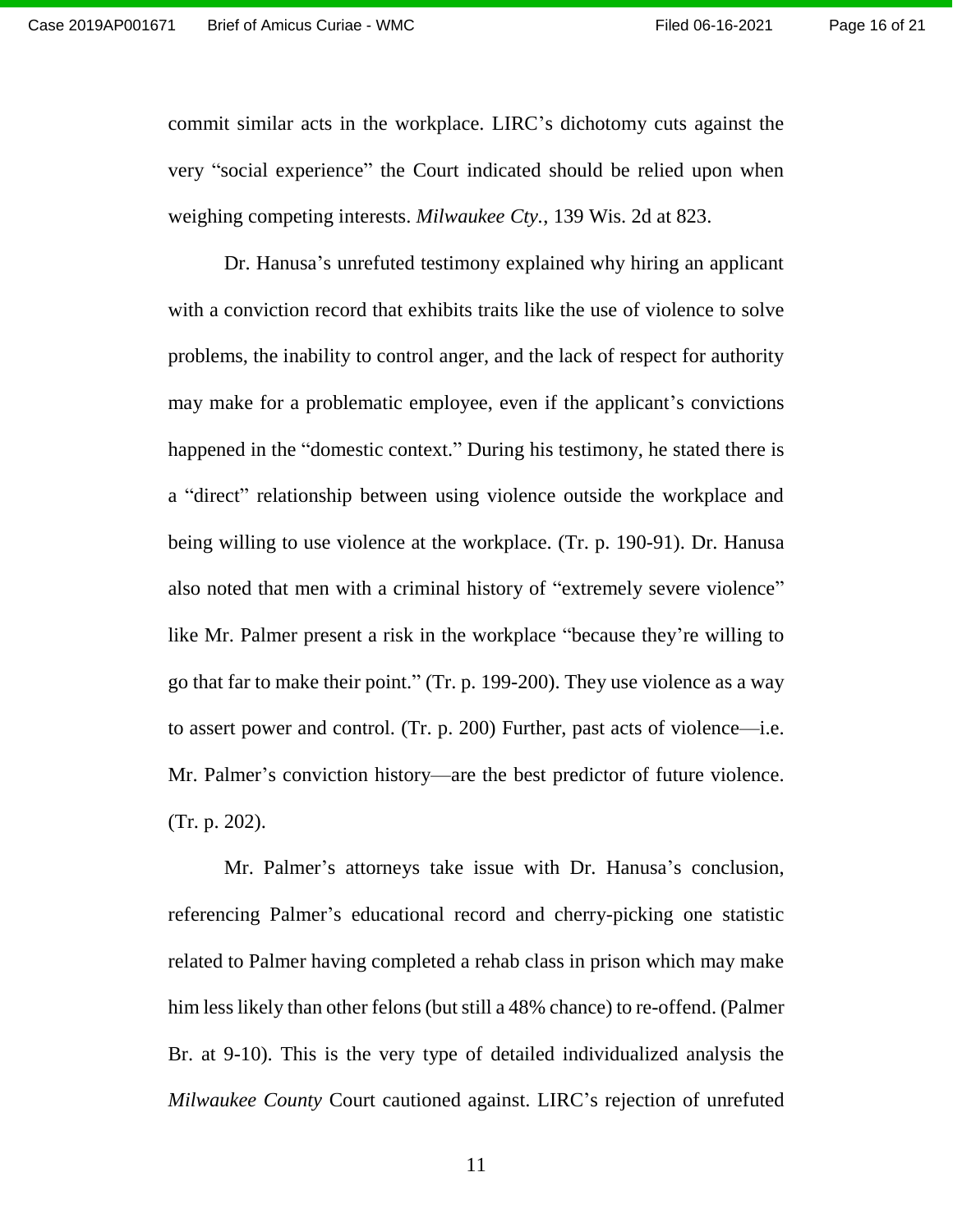expert testimony on the topic that conformed to the test this Court created, and LIRC's doubling down on its unfounded belief that domestic violence does not transfer over into the workplace, create serious risks for employers trying to keep their workforces safe. *See Palmer v. Cree, Inc.*, p. 13, n.4, ERD Case No. CR201502651 (LIRC 12/3/2018).

Relevant literature agrees with Dr. Hanusa. For example, a literature review on predicting workplace violence found that violence against family members was a "substantial predictor" of aggression against coworkers. Julian Barling, THE PREDICTION, EXPERIENCE, AND CONSEQUENCES OF WORKPLACE VIOLENCE, VIOLENCE ON THE JOB: IDENTIFYING RISKS AND DEVELOPING SOLUTIONS, 34 (G. R. VandenBos & E. Q. Bulatao, 1996), American Psychological Association. The author confirmed that, "[a]n individual's past history of aggression in general will predict violence in the workplace." *Id.* The science is clear: acts of violence "in the domestic context" like Mr. Palmer's are good predictors of violence in the workplace and therefore LIRC's delineation between workplace and domestic violence is unwarranted.

<span id="page-16-0"></span>*C. LIRC's deviation from this Court's precedent also ignores real life tragedies which have occurred when perpetrators of domestic violence have subsequently committed acts of workplace violence.*

Even ignoring both Dr. Hanusa's undisputed testimony and the social science which confirms the relationship between domestic violence and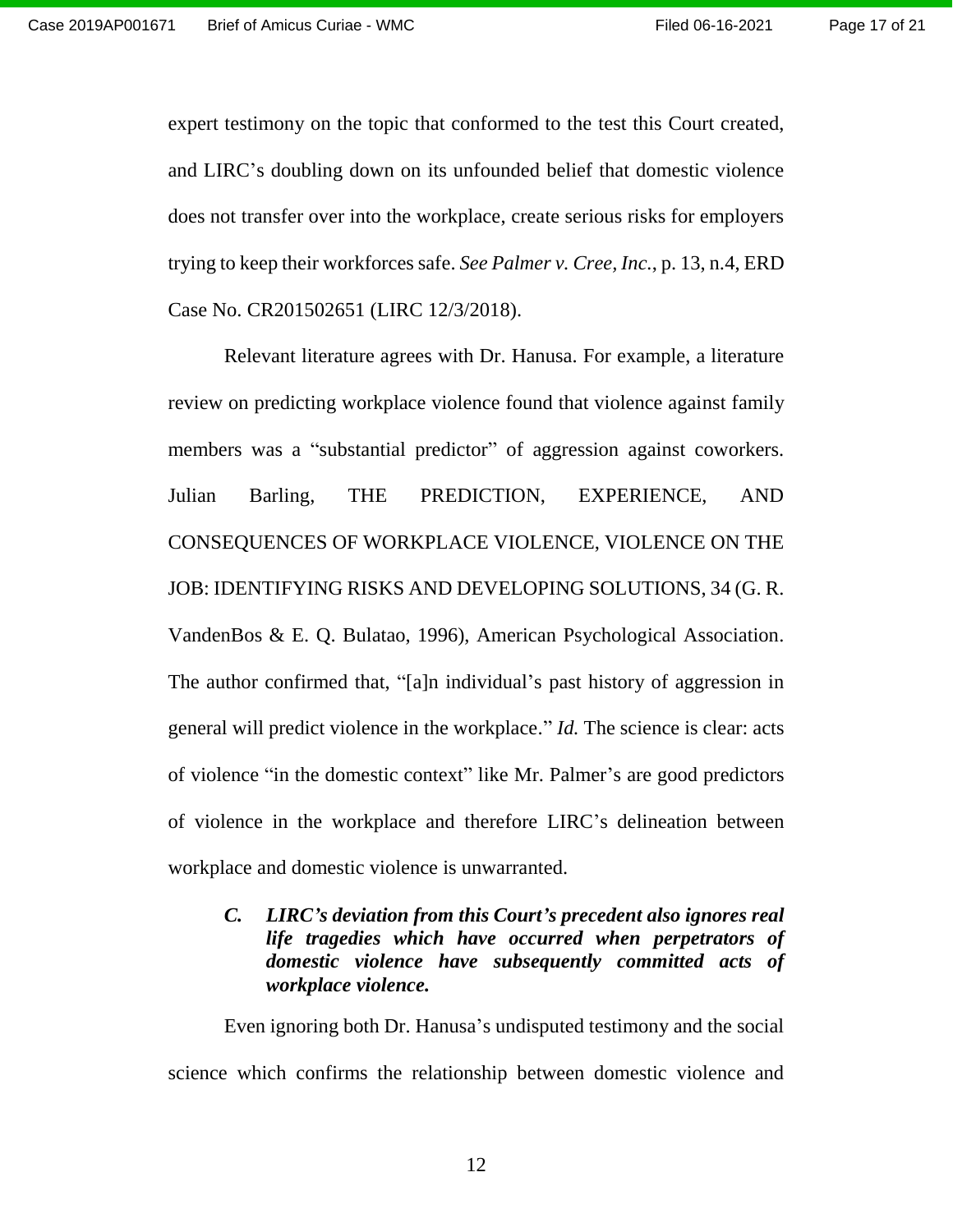workplace violence, LIRC's astounding personal belief that domestic violence is not likely to bleed into the workplace flies in the face of real life events. *Palmer v. Cree, Inc.*, p. 9-13, ERD Case No. CR201502651 (LIRC 12/3/2018). Tragically, domestic batterers have gone on to harm or kill employees or others in Midwest workplaces on numerous occasions. For example, just a year ago, a Molson Coors employee who had previously been charged with domestic violence came into his workplace and killed five of his co-workers before taking his own life. *See* Gina Barton, Rory Linnane & Mary Spicuzza, *'We are shocked and dismayed': Family of Molson Coors shooter expresses sadness, heartache*, MILWAUKEE JOURNAL SENTINEL, Feb. 28, 2020,

[https://www.jsonline.com/story/news/politics/2020/02/28/milwaukee-](https://www.jsonline.com/story/news/politics/2020/02/28/milwaukee-molson-coors-shooting-gwen-moore-says-victim-old-friend/4902693002/)

[molson-coors-shooting-gwen-moore-says-victim-old-friend/4902693002/.](https://www.jsonline.com/story/news/politics/2020/02/28/milwaukee-molson-coors-shooting-gwen-moore-says-victim-old-friend/4902693002/)

Similarly, an employee of Henry Platt Company with a history of domestic violence shot and killed five co-workers upon finding out he would be terminated. Caitlin Yilek, *Mother of Aurora gunman who murdered five coworkers says he was 'way too stressed out*,*'* WASHINGTON EXAMINER, Feb. 15, 2019, [https://www.washingtonexaminer.com/news/mother-of](https://www.washingtonexaminer.com/news/mother-of-aurora-gunman-who-murdered-five-coworkers-says-he-was-way-too-stressed-out)[aurora-gunman-who-murdered-five-coworkers-says-he-was-way-too](https://www.washingtonexaminer.com/news/mother-of-aurora-gunman-who-murdered-five-coworkers-says-he-was-way-too-stressed-out)[stressed-out.](https://www.washingtonexaminer.com/news/mother-of-aurora-gunman-who-murdered-five-coworkers-says-he-was-way-too-stressed-out) Violence at home does have a direct relationship to violence at work, and our collective experience bears that out.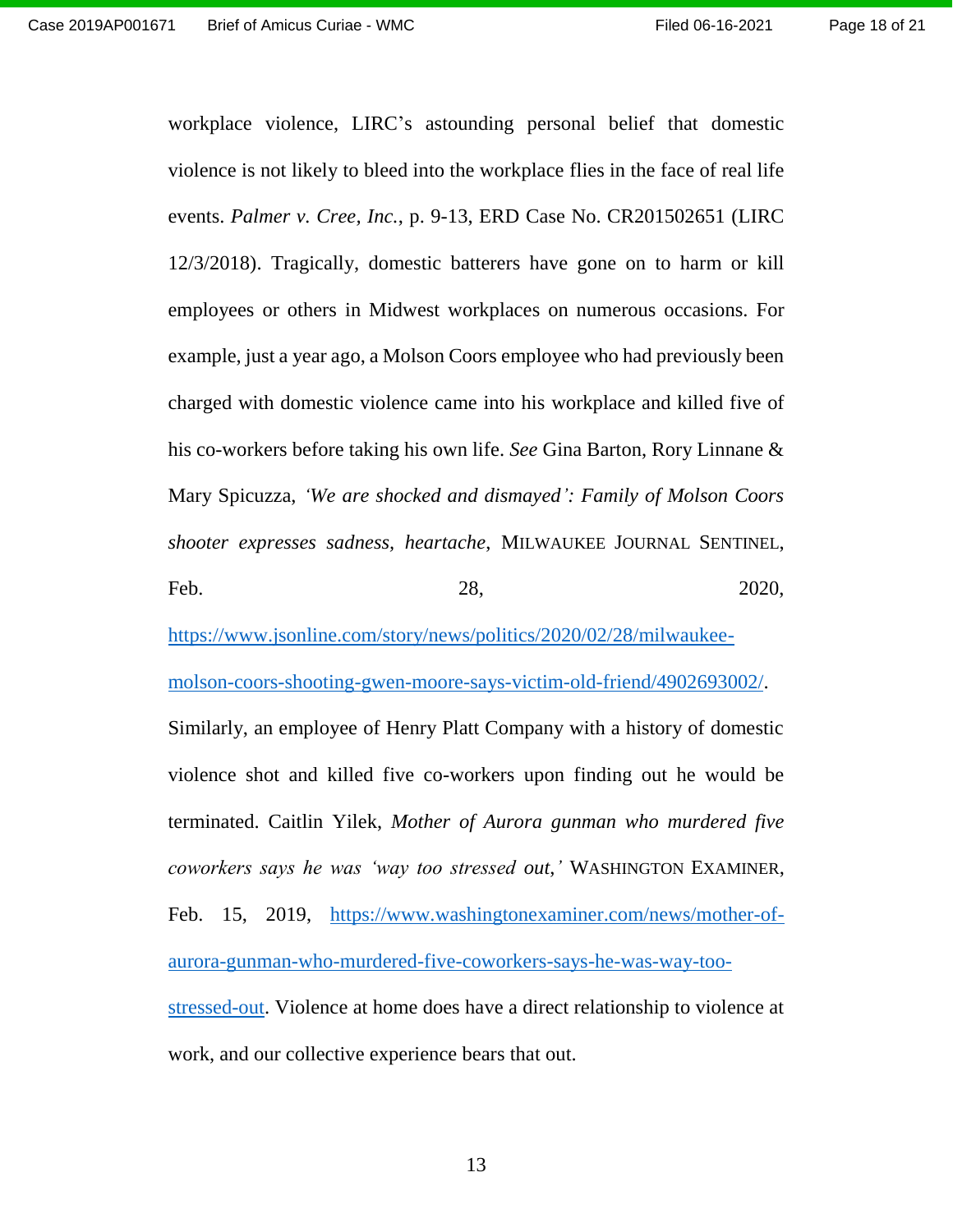Allowing LIRC to further the fiction that repeated acts of domestic violence cannot be substantially related to employment ignores reality. Further, it does nothing to move forward the dual reasons for enacting the conviction discrimination provision, and its exception, in the WFEA. Instead, it creates uncertainty and confusion among employers and places their employees, customers, and guests at risk.

### <span id="page-18-0"></span>**CONCLUSION**

For the foregoing reasons, WMC asks this Court to reverse LIRC and dismiss Mr. Palmer's complaint in its entirety.

Dated this 16th day of June, 2021.

Respectfully submitted,

**\_\_\_\_\_\_\_\_\_\_\_\_\_\_\_\_\_\_\_\_\_\_\_\_\_\_\_\_\_\_\_\_\_**

Corydon J. Fish (WI Bar No. 1095274) 501 East Washington Avenue Madison, Wisconsin 53703 Phone: (608) 258-3400 Facsimile: (608) 258-3413 E-mail: cfish@wmc.org

 *Attorney for Wisconsin Manufacturers & Commerce, Inc.*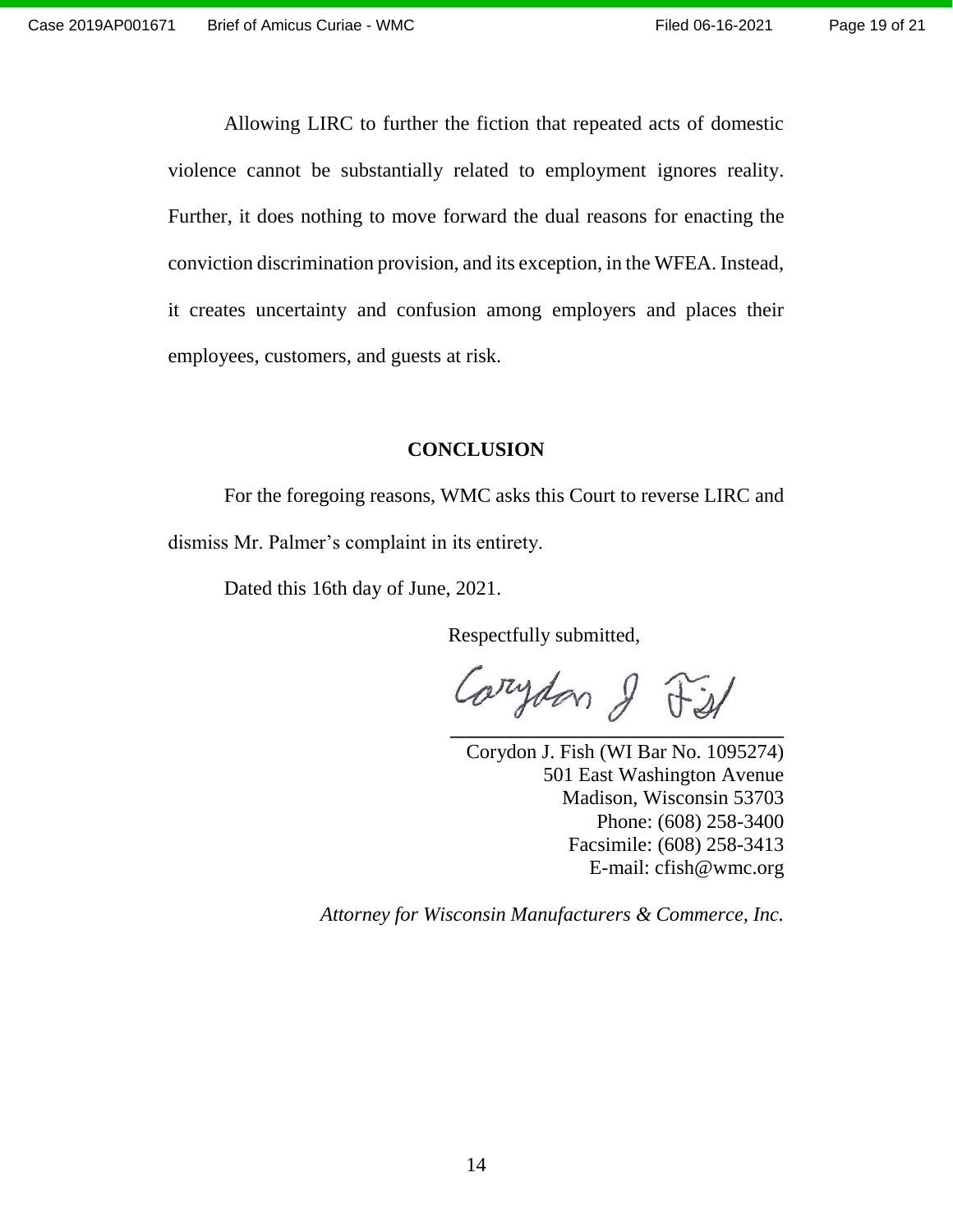#### Page 20 of 21

### **FORM AND LENGTH CERTIFICATION**

<span id="page-19-0"></span>I hereby certify that this brief conforms to the rules contained in

s. 809.19 (8) (b) and (c) for a brief and appendix produced with a

proportional serif font. The length of this brief is 2,965 words.

Dated this 16th day of June, 2021.

Carydon & Fist

Corydon J. Fish (WI Bar No. 1095274) 501 East Washington Avenue Madison, Wisconsin 53703 Phone: (608) 258-3400 Facsimile: (608) 258-3413 E-mail: cfish@wmc.org

*Attorney for Wisconsin Manufacturers & Commerce, Inc.*